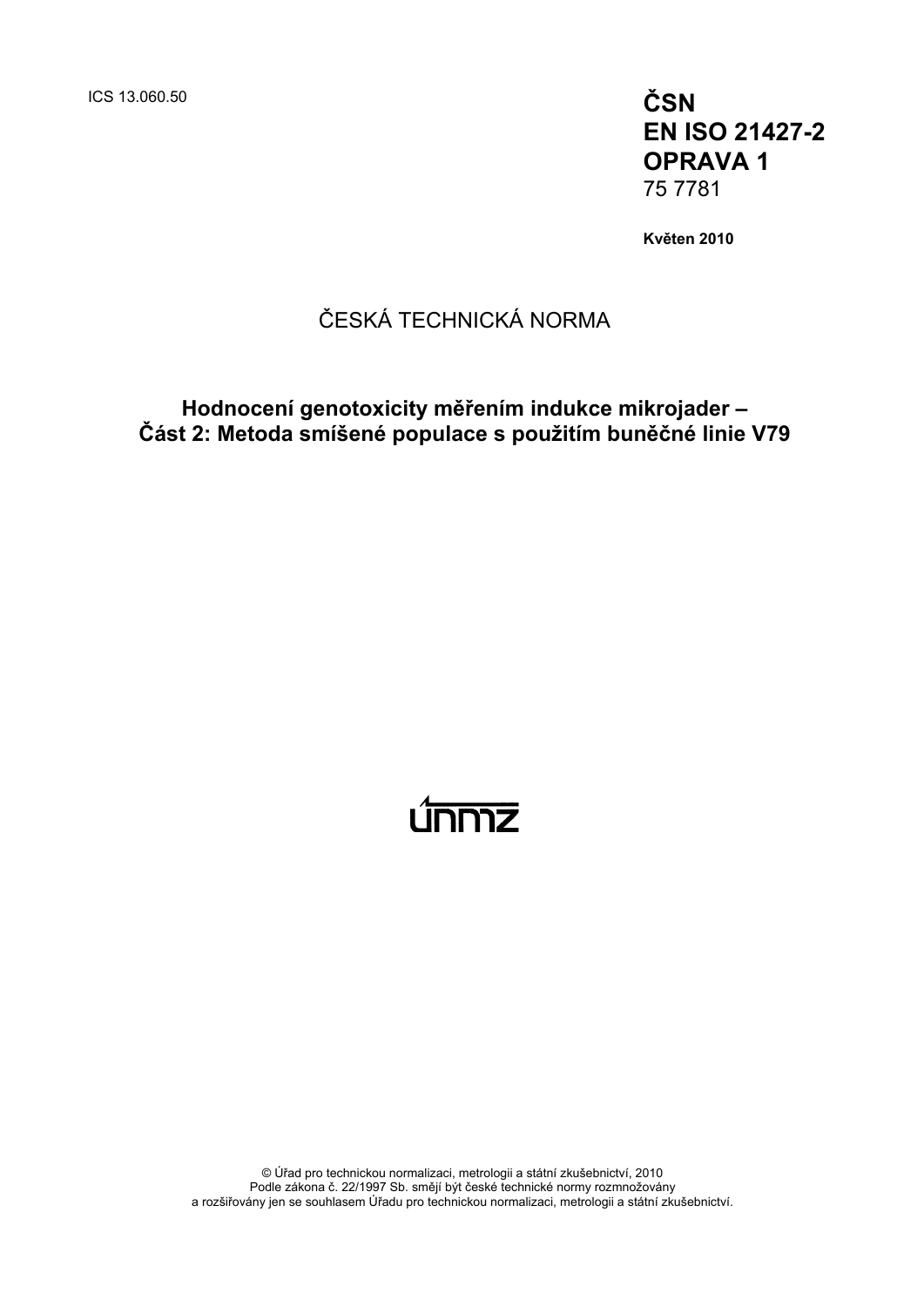ČSN EN ISO 21427-2/Opr. 1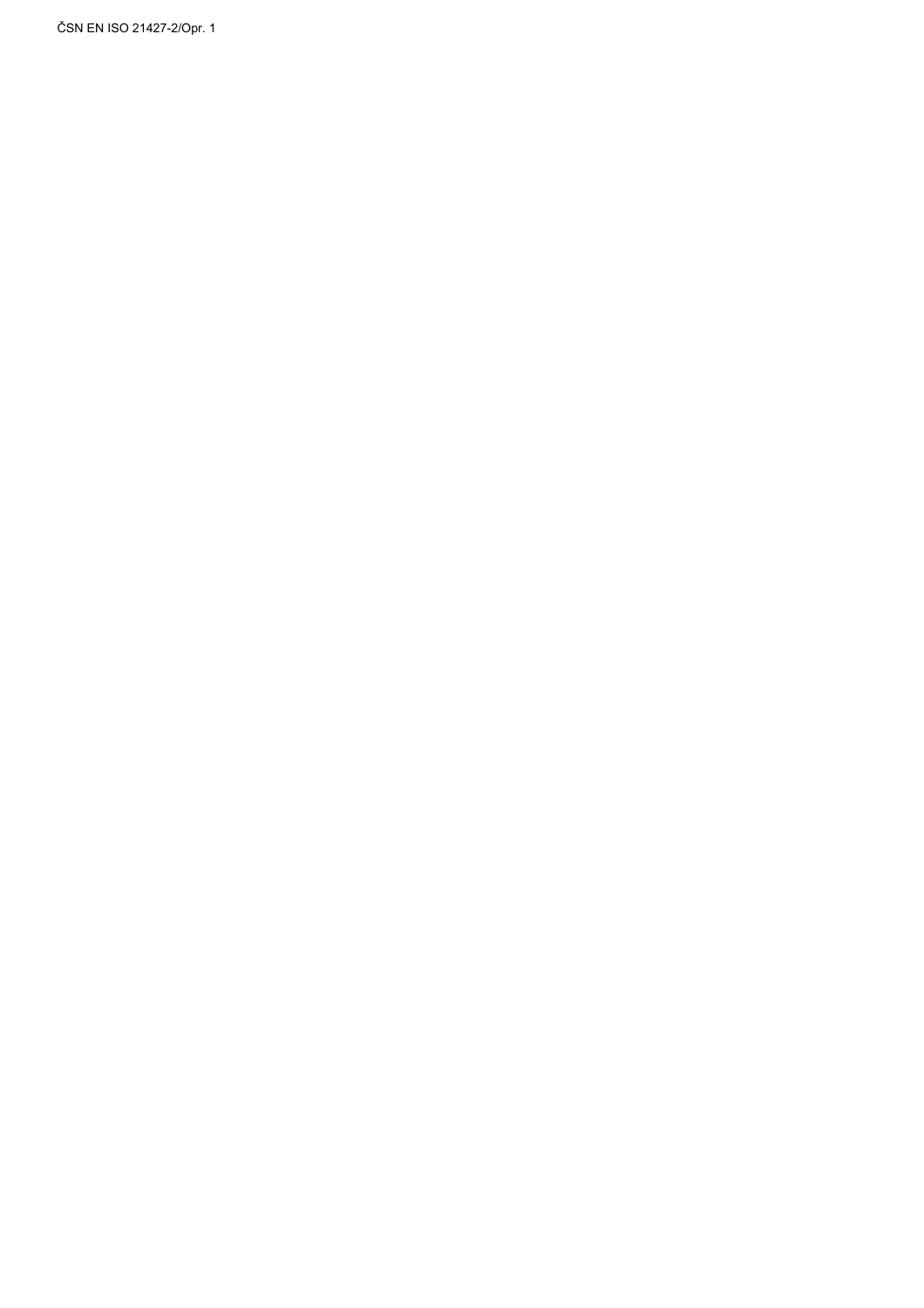# EUROPEAN STANDARD NORME EUROPÉENNE EUROPÄISCHE NORM

# **EN ISO 21427-2:2009/AC**

June 2009 Juin 2009 Juni 2009

**ICS** 13.060.70

English version Version Française Deutsche Fassung

Water quality - Evaluation of genotoxicity by measurement of the induction of micronuclei - Part 2: Mixed population method using the cell line V79 (ISO 21427-2:2006/Cor 1:2009)

Qualité de l'eau - Evaluation de la génotoxicité par le mesurage de l'induction de micronoyaux - Partie 2: Méthode de la population mélangée à l'aide de la lignée de cellules V79 (ISO 21427-2:2006/Cor 1:2009)

Wasserbeschaffenheit - Bestimmung der Gentoxizität mit dem In-vitro-Mikrokerntest - Teil 2: Verwendung einer nichtsynchronisierten V79-Zellkulturlinie (ISO 21427-2:2006/Cor 1:2009)

This corrigendum becomes effective on 10 June 2009 for incorporation in the official English version of the EN.

Ce corrigendum prendra effet le 10 juin 2009 pour incorporation dans la version anglaise officielle de la EN.

Die Berichtigung tritt am 10.Juni 2009 zur Einarbeitung in die offizielle Englische Fassung der EN in Kraft.



EUROPEAN COMMITTEE FOR STANDARDIZATION COMITÉ EUROPÉEN DE NORMALISATION EUROPÄISCHES KOMITEE FÜR NORMUNG

**Management Centre: Avenue Marnix 17, B-1000 Brussels**

© 2009 CEN All rights of exploitation in any form and by any means reserved worldwide for CEN national Members. Tous droits d'exploitation sous quelque forme et de quelque manière que ce soit réservés dans le monde entier aux membres nationaux du CEN. Alle Rechte der Verwertung, gleich in welcher Form und in welchem Verfahren, sind weltweit den nationalen Mitgliedern

von CEN vorbehalten.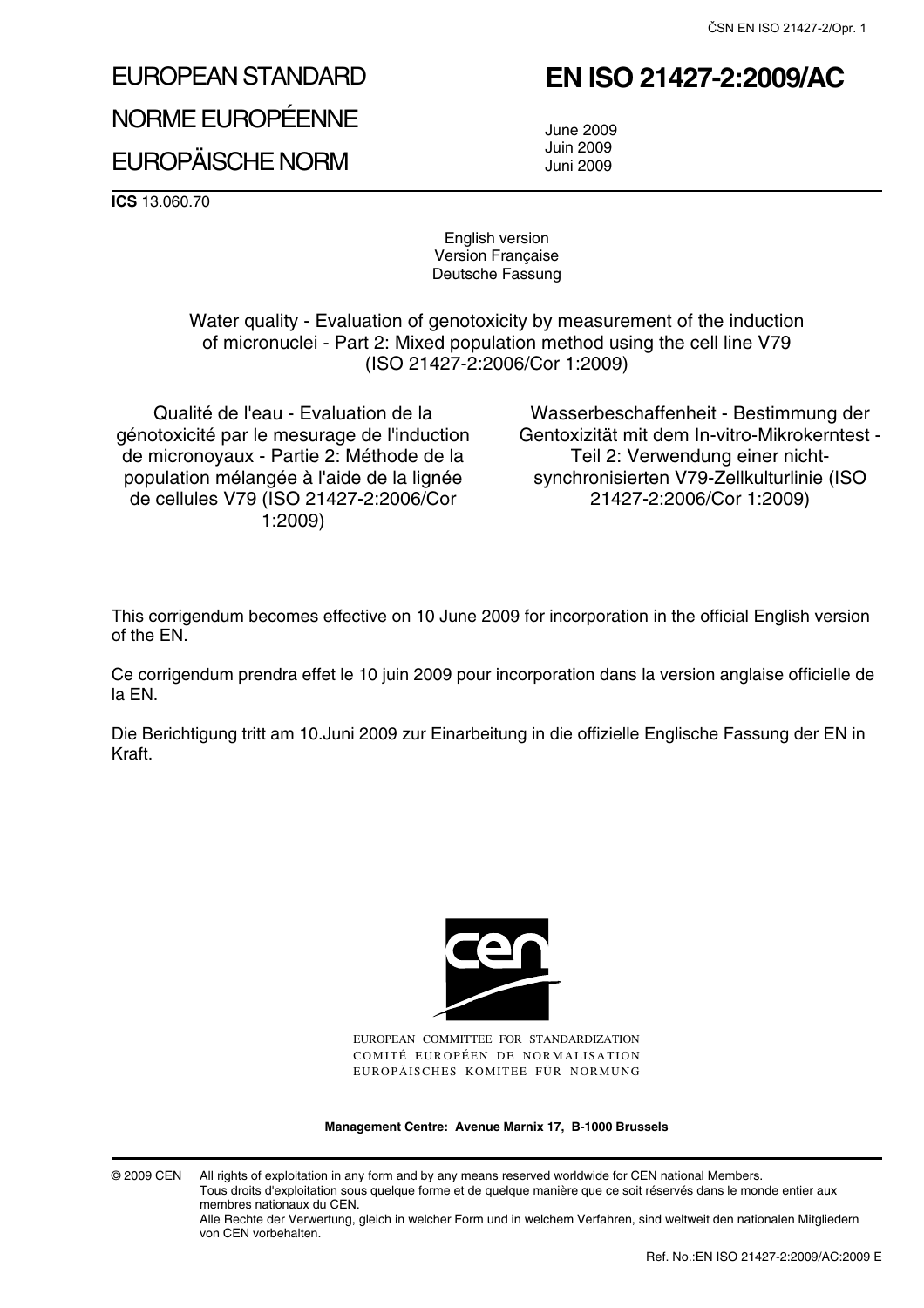ČSN EN ISO 21427-2/Opr. 1

#### **EN ISO 21427-2:2009/AC:2009 (E)**

#### **Endorsement notice**

The text of ISO 21427-2:2006/Cor.1:2009 has been approved by CEN as a European Corrigendum without any modification.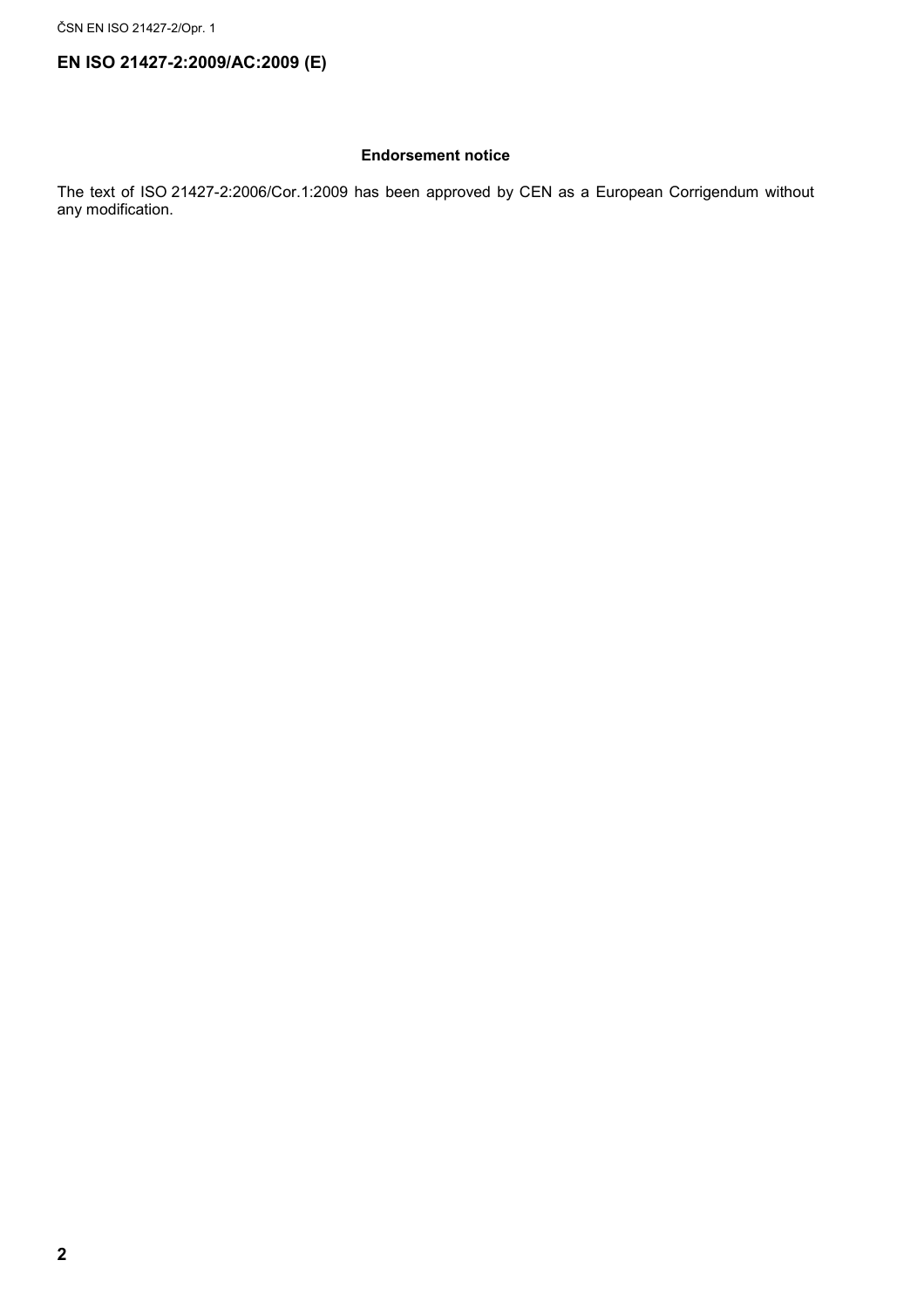

#### **INTERNATIONAL STANDARD ISO 21427-2:2006**  TECHNICAL CORRIGENDUM 1

Published 2009-04-01

INTERNATIONAL ORGANIZATION FOR STANDARDIZATION • МЕЖДУНАРОДНАЯ ОРГАНИЗАЦИЯ ПО СТАНДАРТИЗАЦИИ • ORGANISATION INTERNATIONALE DE NORMALISATION

## **Water quality — Evaluation of genotoxicity by measurement of the induction of micronuclei —**

### Part 2: **Mixed population method using the cell line V79**

TECHNICAL CORRIGENDUM 1

*Qualité de l'eau — Évaluation de la génotoxicité par le mesurage de l'induction de micronoyaux — Partie 2: Méthode de la population mélangée à l'aide de la lignée de cellules V79*

 $\overline{a}$ 

*RECTIFICATIF TECHNIQUE 1*

Technical Corrigendum 1 to ISO 21427-2:2006 was prepared by Technical Committee ISO/TC 147, *Water quality*, Subcommittee SC 5, *Biological methods*.

*Page 4, 6.2.15*  Delete " $C_2H_6SO_4$ ", insert " $C_2H_6SO$ ".

©ISO 2009 – All rights reserved